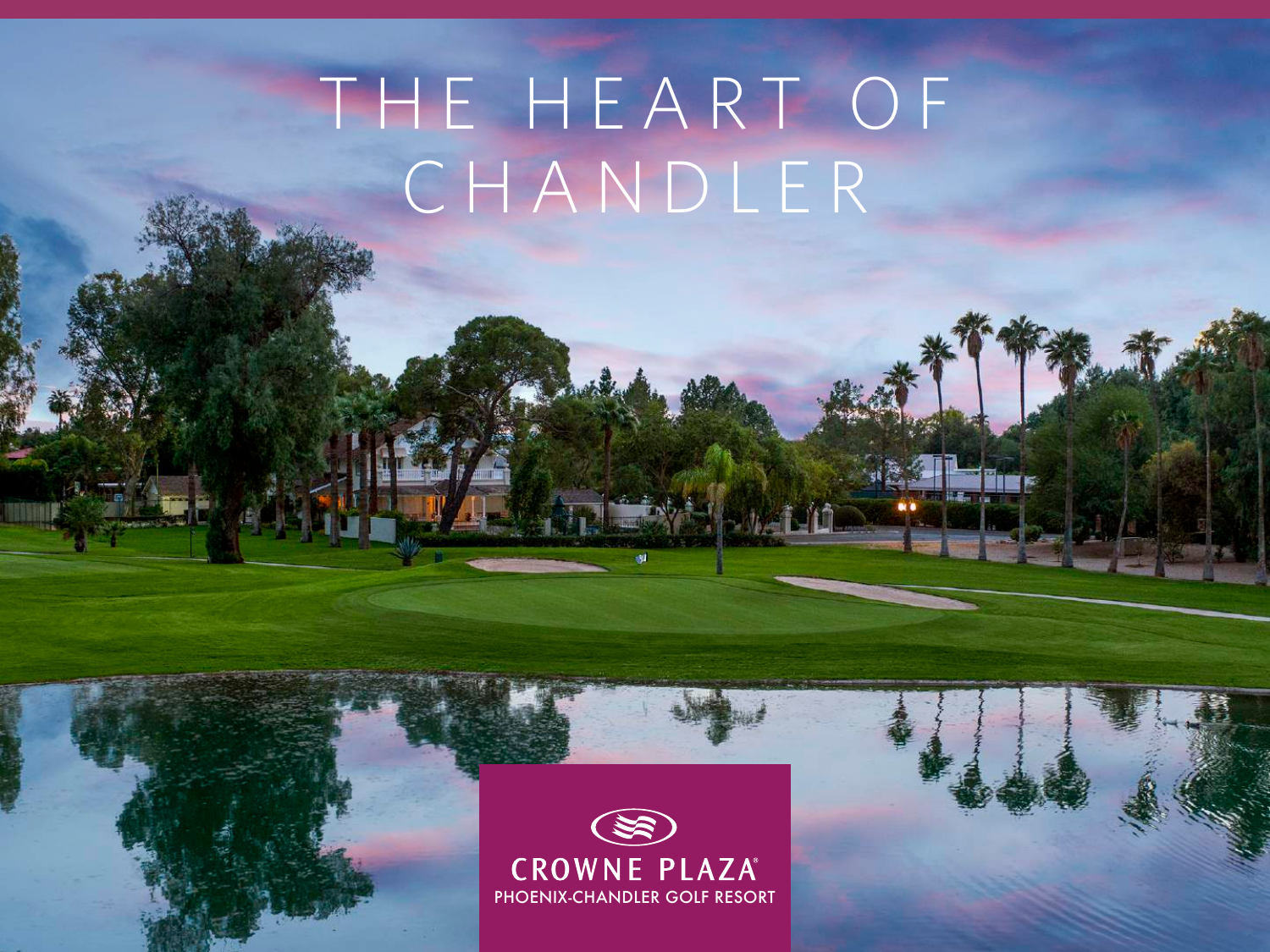## OUR HISTORY

PHOENIX-CHANDLER GOLF RESORT

(≋)

- The original San Marcos Resort was owned and constructed in 1912 by Dr. Alexander J. Chandler
- The renowned architect, Frank Lloyd Wright, was a close friend of Dr. A. J. Chandler, spending considerable time at the construction site overseeing the project
- Dr. A. J. Chandler named the resort San Marcos after Friar Marcos DeNiza, who was searching for the mythical "Seven Cities of Cibola"
- When the San Marcos opened in 1913, it was the first of its kind and with the first grass golf course in Arizona
- Past famous guests include: Fred Astaire, Joan Crawford, Bing Crosby, Clark Gable, Jimmy Stewart, Gloria Swanson, and Cher. President Herbert Hoover, Christian Dior, Gene Tunney, and Margaret Sanger also visited the San Marcos Resort

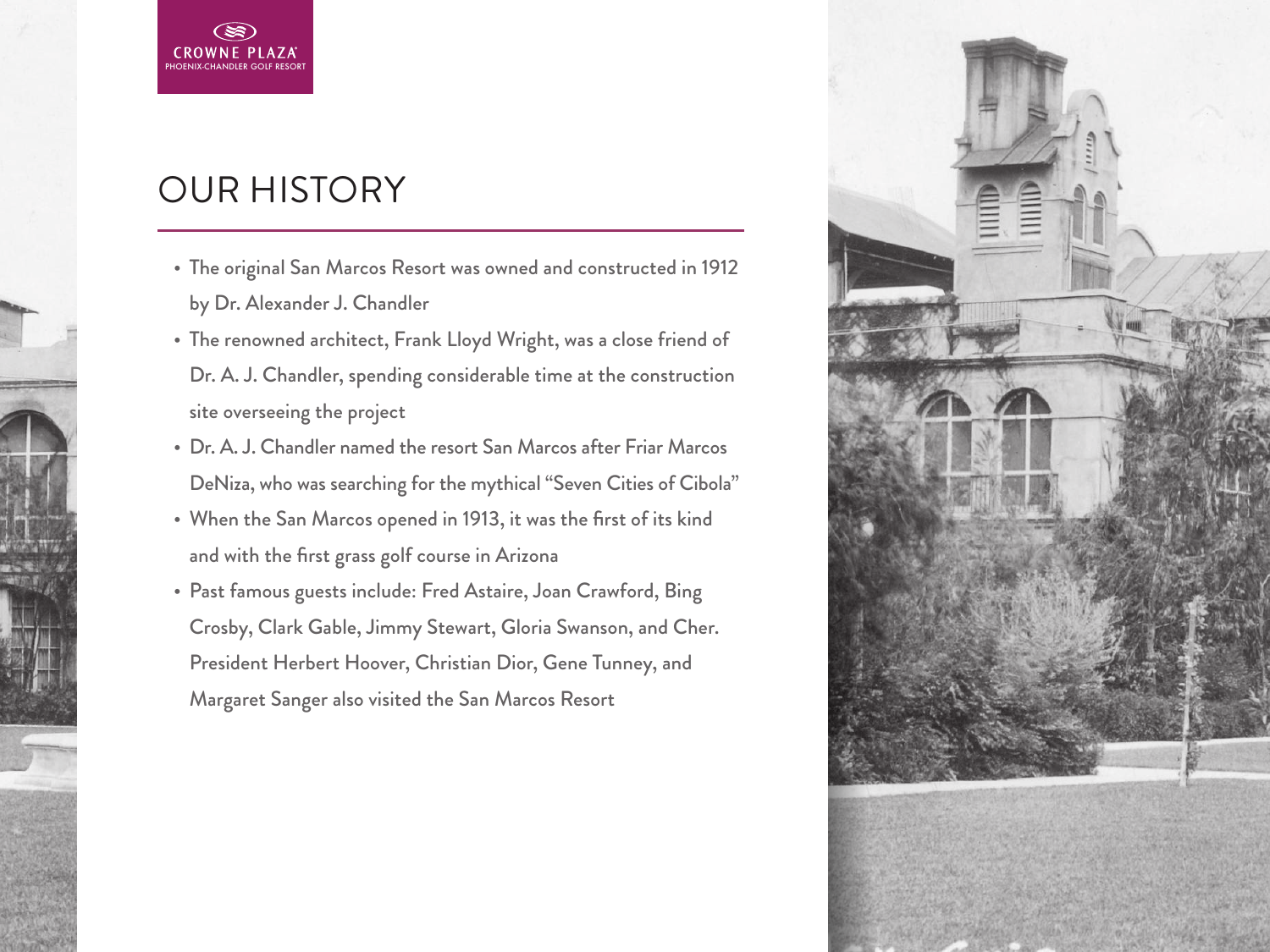



## LOCATION

San Marcos Resort is in the heart of Downtown Chandler and just steps from over 20+ restaurants and shopping:

<u>ATHENING IN THE T</u>

- The Ostrich (Speakeasy)
- San Tan Brewery
- Crust Italian Restaurant
- East Wind Sushi
- Original Chop Shop Co.
- El Zocalo Mexican Grille
- DC Steakhouse
- Chandler Café
- Murphy's Law
- The Perch
- Monthly Art Walk the third Friday of every month
- Weekly Farmer's Market
- Community and Holiday Inspired Events—(Jazz Festival, Beer & BBQ Fest, Ostrich Festival, Tumbleweed Tree Lighting)
- 25 minutes from Sky Harbor International Airport
- 15 minutes to Phoenix-Mesa Gateway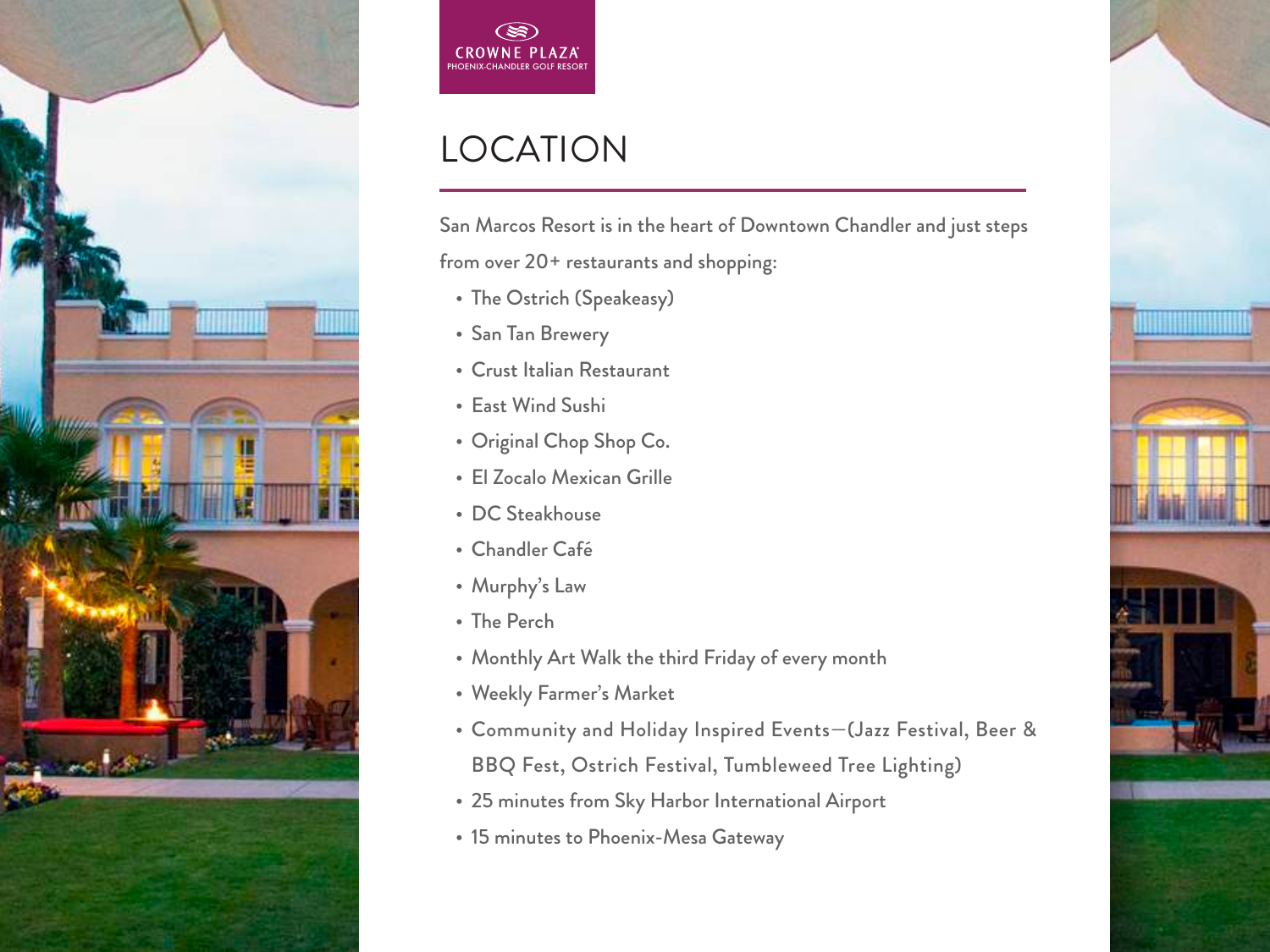#### **HIGHLIGHTS**

PHOENIX-CHANDLER GOLF RESORT

 $\Leftrightarrow$ **CROWNE PLAZA** 

- Beautiful Spanish Mission Architectural features
- Fast wireless internet throughout the property
- Guest rooms with modern fresh décor
- New VAYA Salon on property featuring Aveda products
- On-site AV company AVMS
- Welcoming courtyard open to neighborhood with outdoor fire pits
- 1912 Lounge featuring an indoor/outdoor bar
- Sim Marcos virtual golf simulator
- Lobby internet hub for individual and small group use
- Beautiful pool with large deck area and cabanas ideal for receptions or private dinners

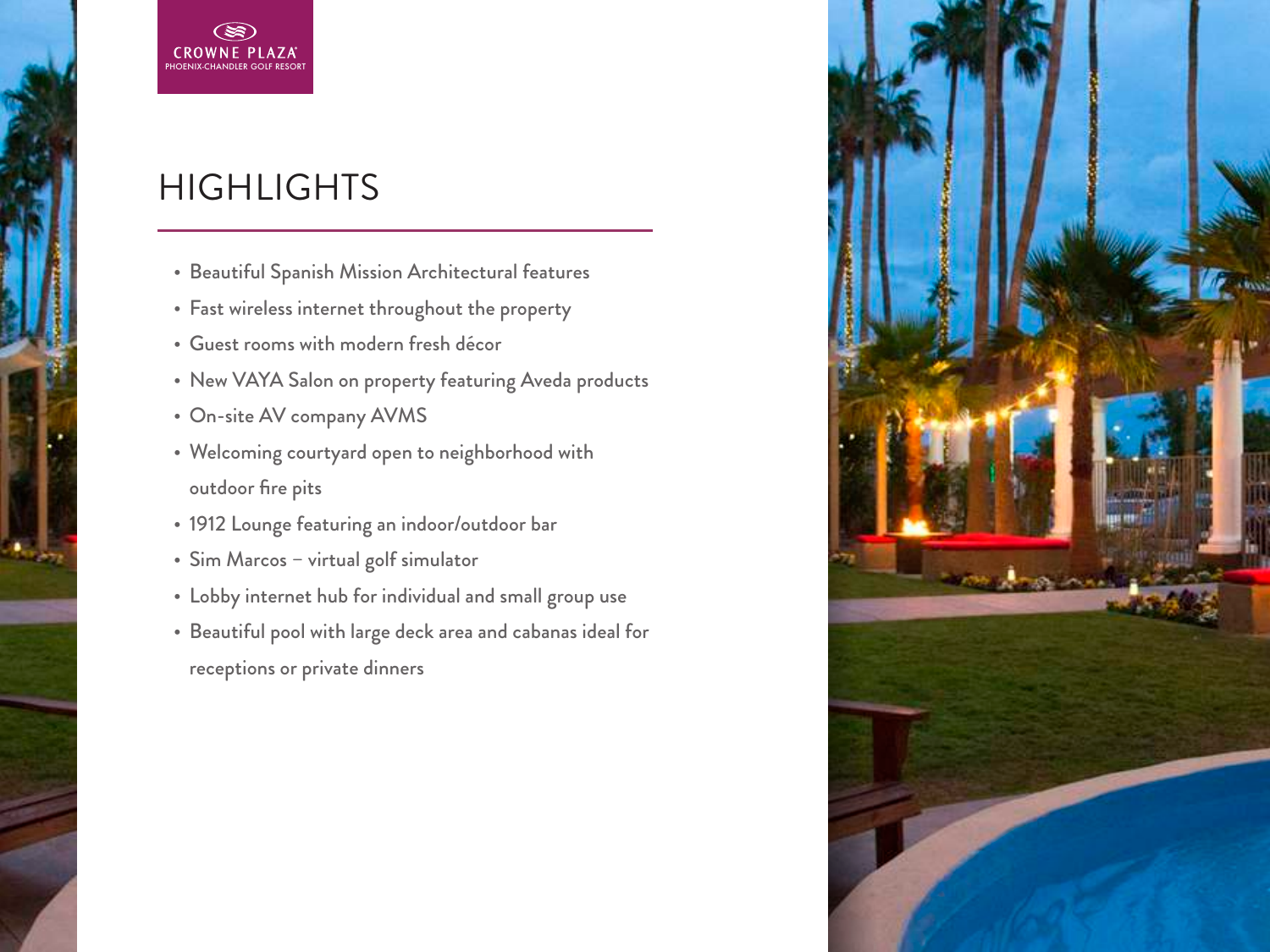



## OPEN NOW & COMING SOON

- FlixBrewhouse America's Cinema Brewery
- Even Stevens
- Overstreet Retail Space
- Sim Marcos virtual golf simulator (now open)

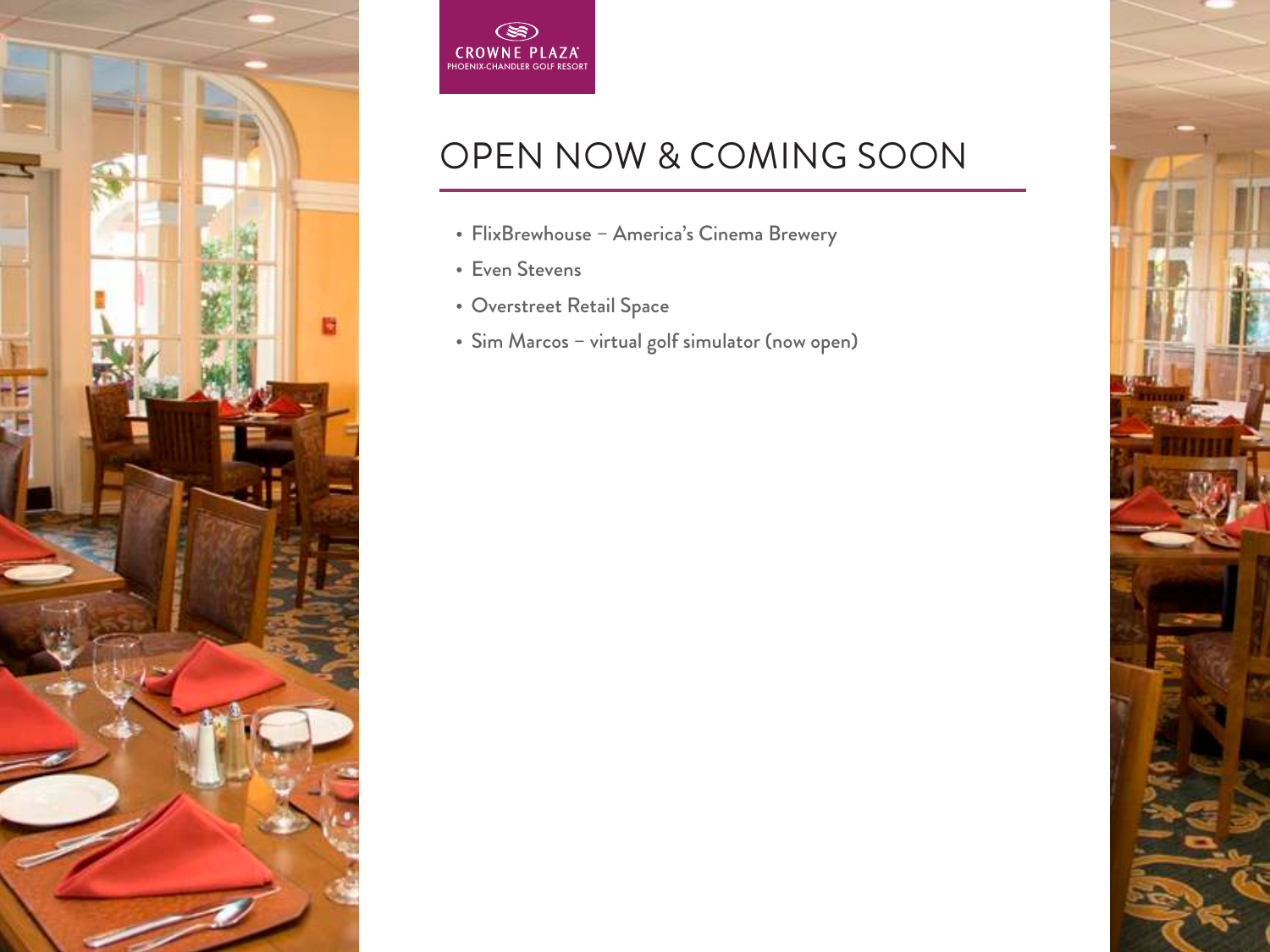

#### ROOM TO SPREAD OUT

- Guest rooms with over 400+ square feet of space
- Private balconies outside every room
- 109 Kings and 125 Doubles with Queen size beds
- 12 Junior Suites
- 2 Presidential Suites with conference area
- Designated Hospitality Suite

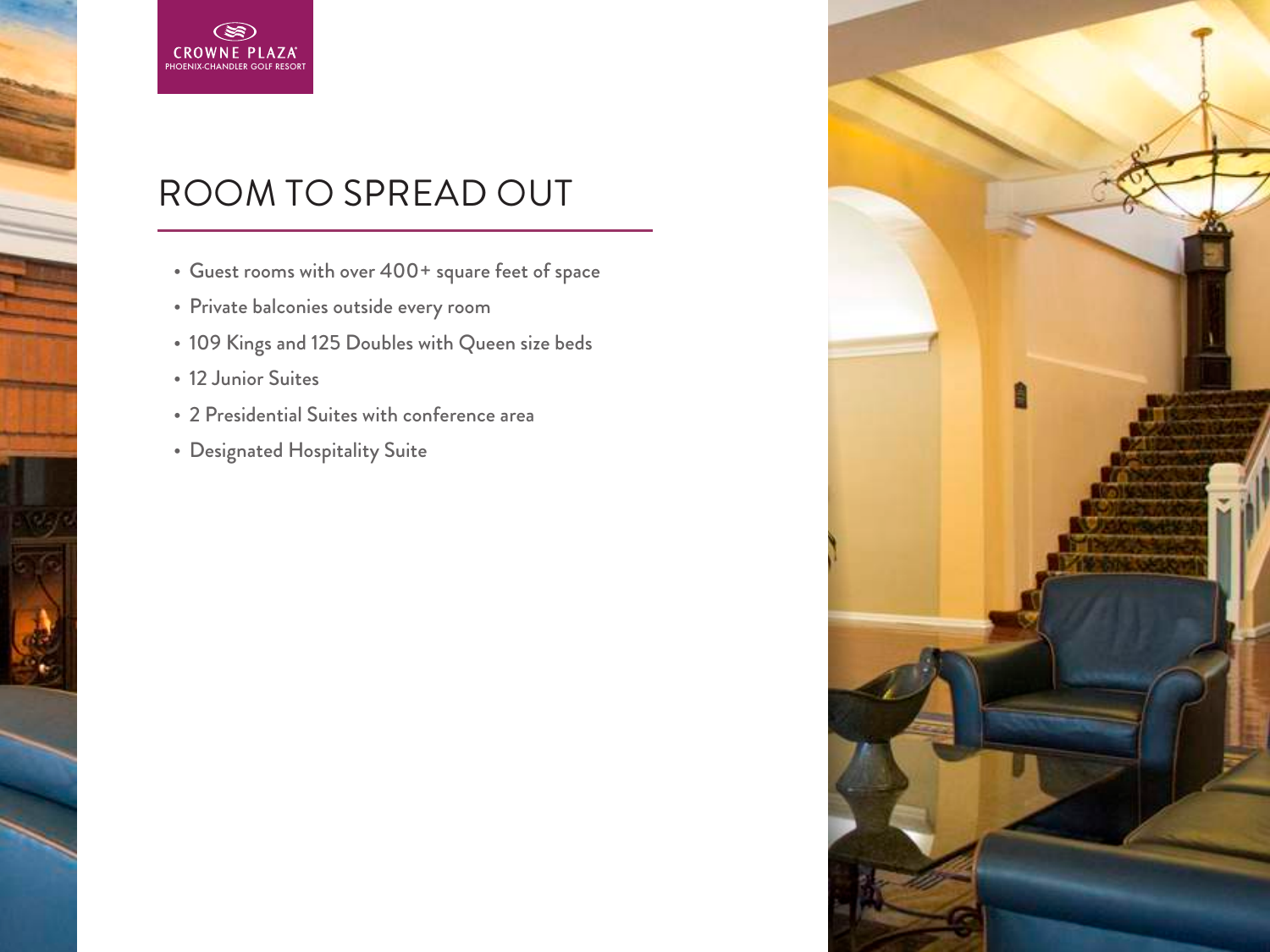



#### MEET IN STYLE

- Beautiful 5,500 square foot San Marcos Grand Ballroom with large foyer
- Floor-to-ceiling windows in most meeting rooms (not ballrooms)
- 12 breakoutroom ranging from 345 to 2,000 square feet
- All breakouts built with solid brick walls for privacy and sound control
- Chandler Theatre features a unique ampitheater-style setting
- 9,600 square foot Pavilion ideal for exhibits, large functions or special events holding up to 1,000 people

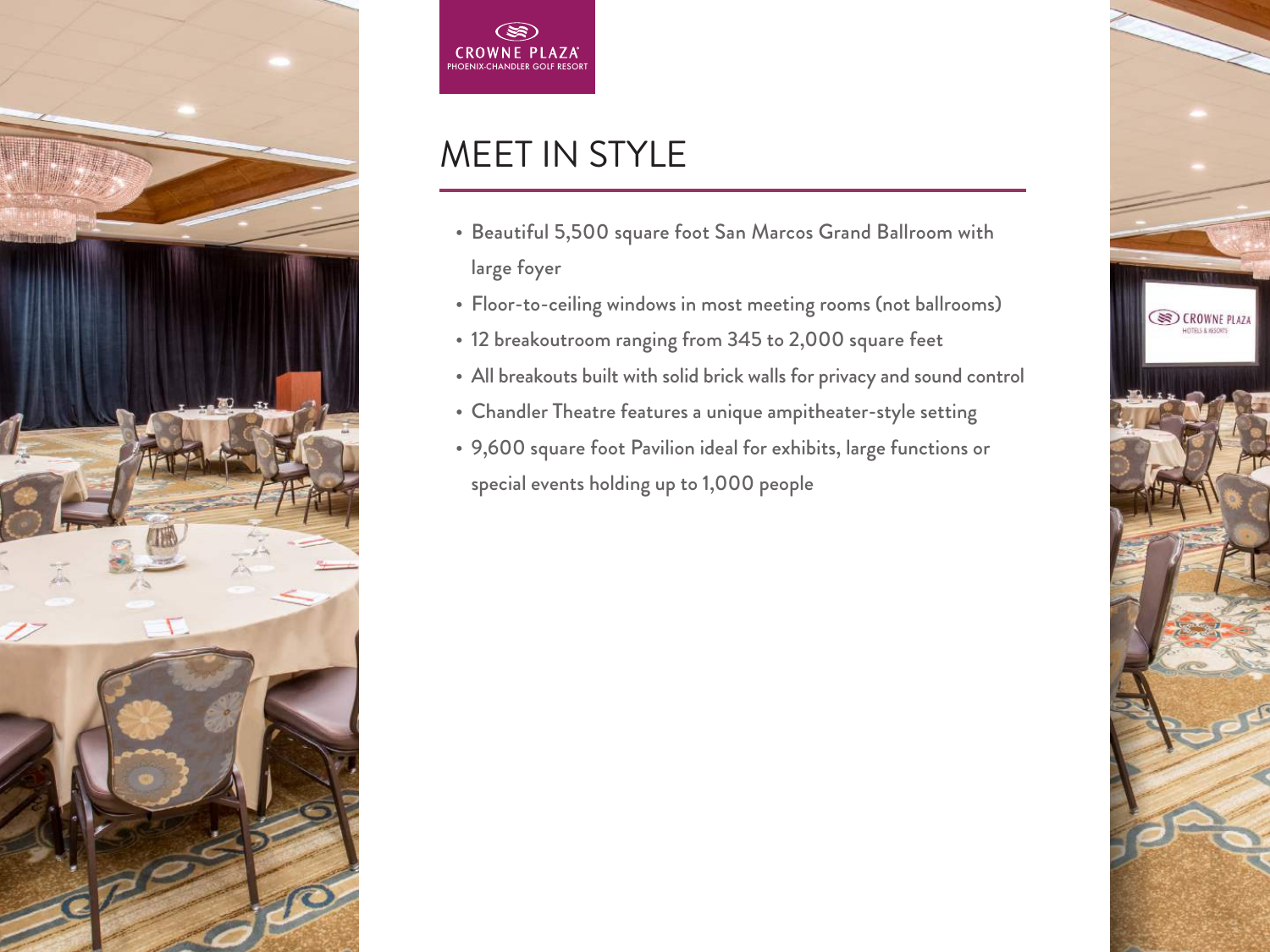

#### BOOK A TEE TIME

- Historic 18 Hole Par 72 championship golf course
- Fully stocked pro shop
- Professional golf instruction
- Little Marcos Pitch & Putt Grill 60 Restaurant and bar
- Night golf starting September 29th